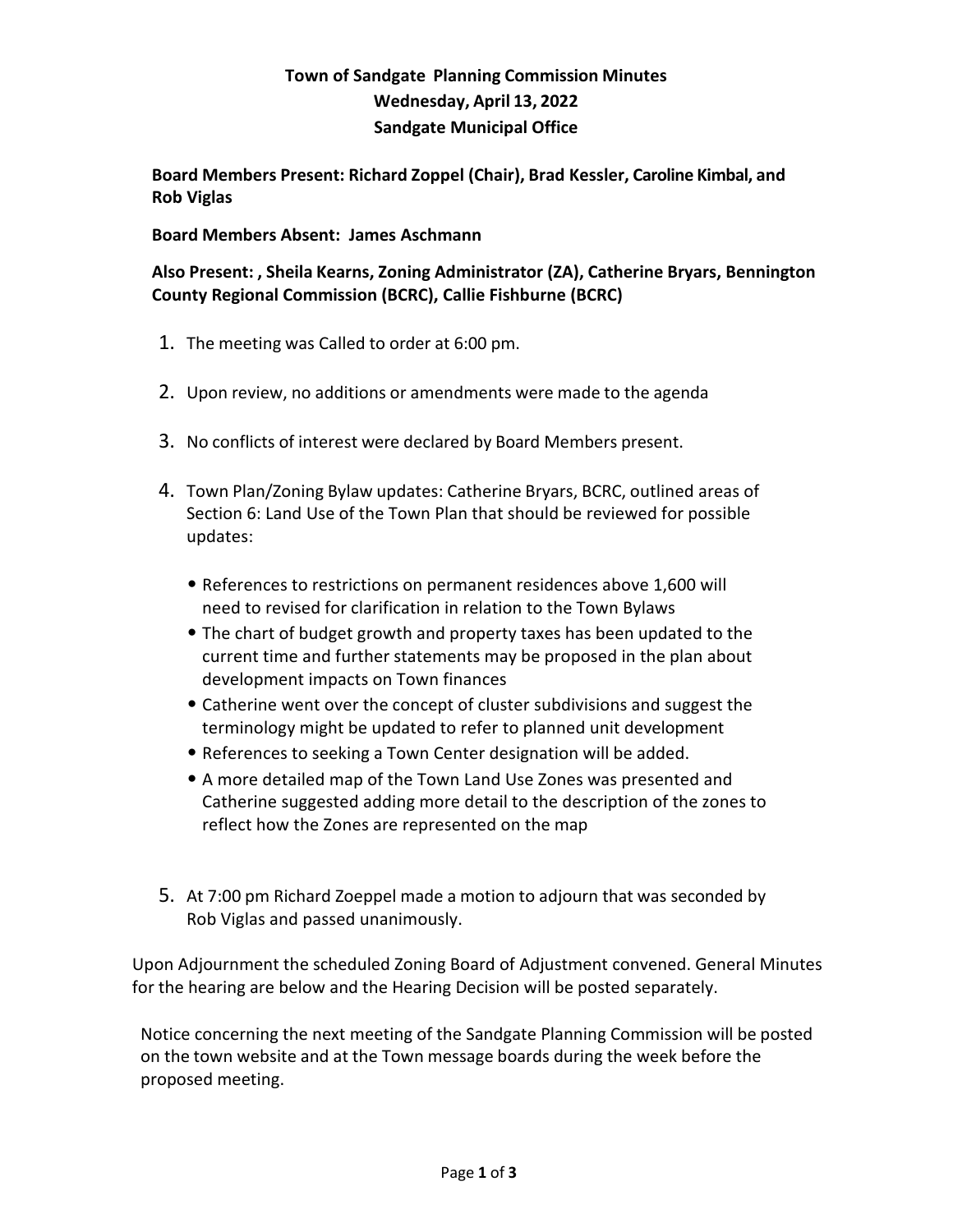## **Town of Sandgate Zoning Board of Adjustment Minutes Wednesday, April 13, 2022 Sandgate Municipal Office**

**Board Members Present:** Richard Zoppel (Chair), Brad Kessler, Caroline Kimbal, and Rob Viglas **Board Members Absent:** James Aschmann **Also Present:** Sheila Kearns, Zoning Administrator (ZA); Bill Freeman (Adjacent Property Owner, Contractor),

and Chris Papamichael (Land Owner/Country Creek Estates Inc.)

- 1. At 7:00 pm, Richard Zoppel called the meeting to order.
- 2. The ZA reading the warning for the hearing:

All interested parties are hereby warned of a public hearing before the Sandgate Zoning Board of Adjustment on Wednesday, April 13, 2022 at 7 pm in the Sandgate Town Hall regarding a zoning permit application by Country Creek Estates Inc. for construction of a camp on Swearing Hill Road in the Forest #2 District. A variance is required because the proposed structure does not meet the requirement of a "200 foot setback from any lot or street line" in accordance with Sandgate Zoning Bylaws Section 6.2, paragraph 5 and to address other requirements for a primitive camp in the F2 District.

This hearing is warned in accordance with Section 4464 of the Vermont Planning and Development Act (24 V.S.A., Chapter 117). participation in this proceeding is a prerequisite to the right to take any subsequent appeal.

- 3. The Chair asked if any members of the Board had any conflict of interest regarding the matter before the Board and none were reported.
- 4. The Chair reviewed the order of the hearing, noting that the Board had not received any written communication from interested parties regarding the hearing and that no members of the public were present.
- 5. The Chair called upon the Bill Freeman, the Contractor to describe the details of the requested permit and the specifics of the appeal:

Freeman stated that the proposed structure is a 30' long, X 20' wide, 18' high cabin (camp) (600 square ft. footprint) with a 6' wide X 30' long porch. The variance is sought from the required 200' setback for a setback of 75' from the center line of Swearing Hill Rd. and a 60' setback from the Tew property line. Additionally Freeman raised the question of the 600 square foot limit for camps in the Sandgate Town Bylaws. The proposed structure has a loft above the main floor that would provide space in addition to the 600 square feet of space on the main floor of the proposed design and Freeman wanted assurance that the loft space would be permitted. A sample photo and floor plan were presented as an example of the proposed structure.